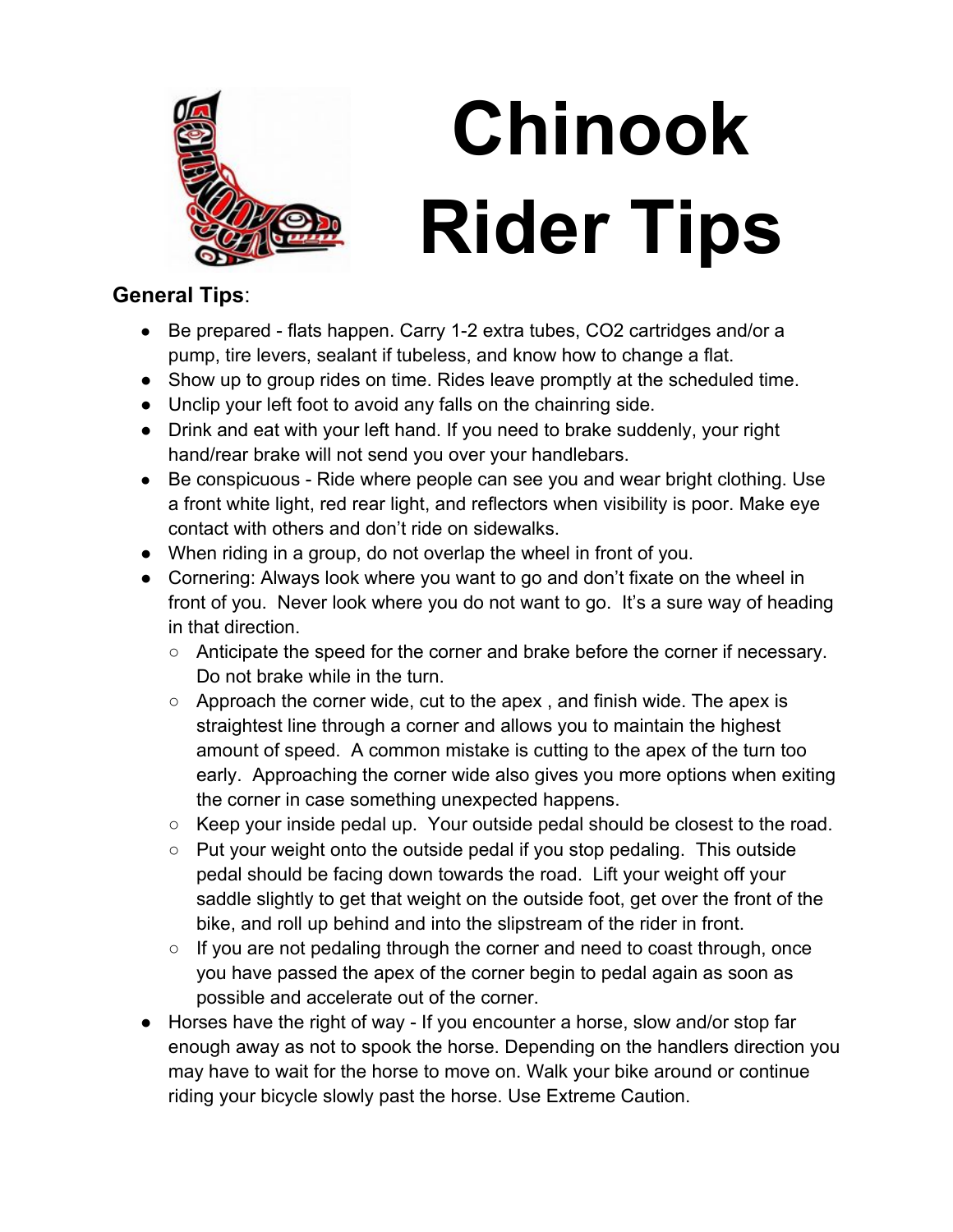## **Riding in a Paceline**:

**Basic paceline**: what most riders use on casual rides. One rider sits on the front of a line of riders for a determined or undetermined amount of time. The rider pulls off at some point and moves to the back. A basic pace line is generally for a team of riders that aren't all at the same level of cycling. Stronger riders can take longer or most of the "pulls" at the front of the pack.

**Rotating paceline**: The riders rotate to the front in a faster lane and rotate to the back in a slower, resting lane. The direction of the rotation is determined by the direction of the wind. If there is no wind it doesn't matter which way the lanes rotate. But as a rule of thumb, the resting or slower lane is used to block the wind from the progressing, faster line. If the wind shifts, the direction of the rotation will also switch.

All riders riding in a paceline are expected to:

- Use caution at intersections At intersections, assume that a rider ahead of you may stop or slow suddenly and be prepared to react accordingly. Keep in mind that even in a fast paceline, the end person will be a few seconds behind the front person, and it will take the group a long time to get through an intersection.
- Stop when you're supposed to Stop at stop signs and red lights. Keep in mind that even in a fast paceline, the end person will be a few seconds behind the front person, and it will take the group a long time to get through an intersection.
- Communicate Point to and call out hazards, pot holes, and signal changes in direction, stops, etc. Try to both point or signal and call out to increase the chance that riders behind will get the message. Remember, those riding behind have limited vision of what is ahead so try to provide plenty of warning.
- Don't wear headphones on group rides. Being able to hear both your fellow riders and cars is key to safety.
- Be able to easily access brakes Riders must not be on aero bars or riding with the hands in the center of the bars while riding in a paceline because it may be necessary to brake quickly and there may not be time to move the hands to an appropriate position.
- $\bullet$  Keep a steady pace when on the front  $-$  A common mistake of inexperienced riders is to pick up the pace when they pull through to the front. The goal should be to maintain the same effort level as the lead rotates through (note that the issue is effort and not necessarily pace as the pace will vary with the terrain).
- Avoid abrupt braking when trying to control your speed. Instead scrub speed by moving slightly out of the draft of the rider in front of you; sit up and catch more wind; "soft pedal"; or even brake slightly while continuing to pedal. Abrupt braking causes a lot of anxiety in the line as well as creating an accordion effect that nobody appreciates--It's also quite unsafe.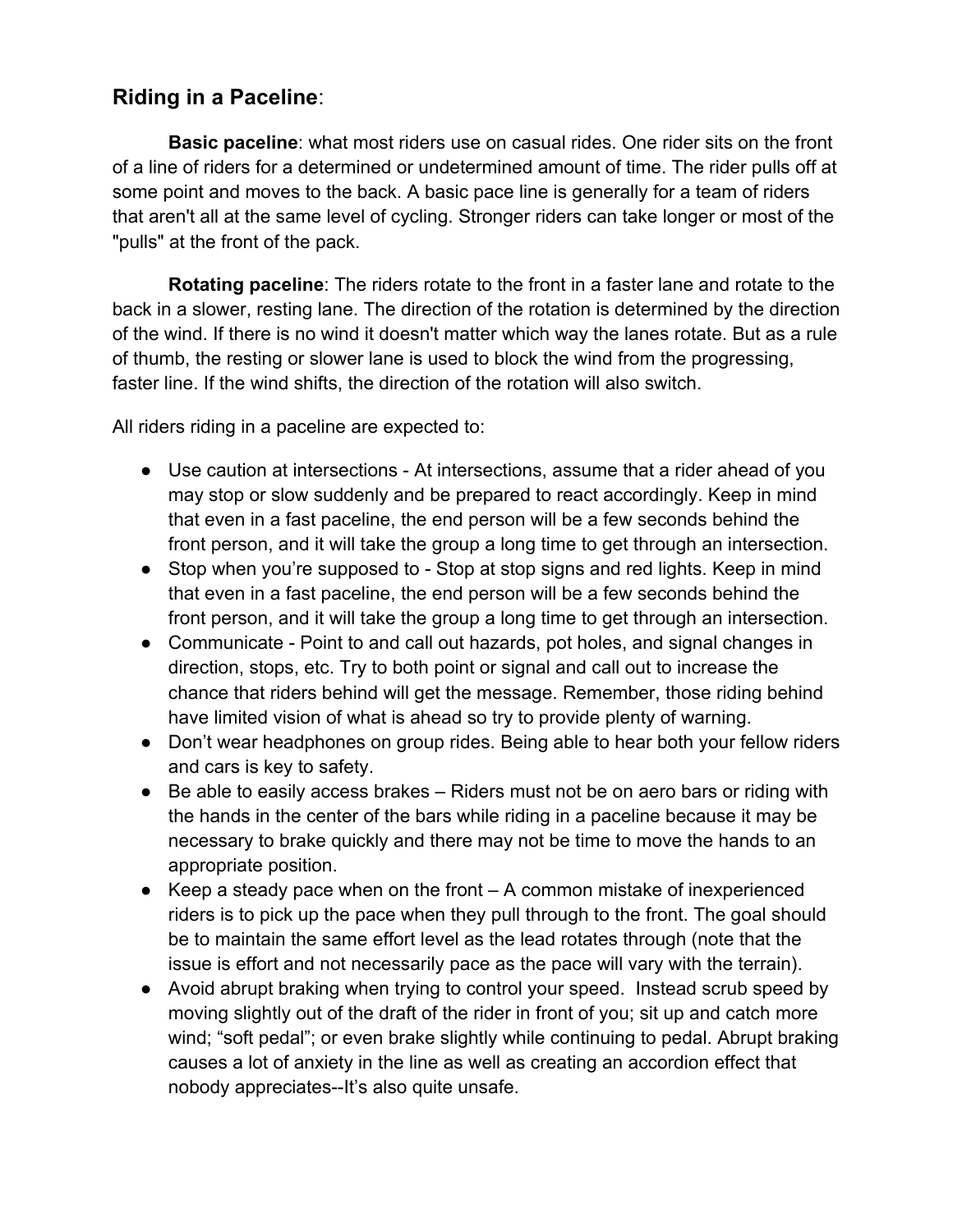- When riding on the front, always be looking ahead for road hazards or obstacles so you can anticipate them and move around them gradually and smoothly. Avoid swerving and keep the group safe!
- When it's your turn to pull, resist the urge to surge. Keep the cadence and effort relatively the same so the group maintains the same speed. Stay at the front as long or as little as you'd like, then rejoin the group at the rear.
- Do not over-exert yourself! In a basic paseline, stronger riders should pull longer, weaker riders should pull shorter. Do not be embarrassed to simply pull through immediately or to skip some turns and enjoy the draft at the back of the line.
- Do not rush to the front and pour on the full power until you are exhausted or blow. Save enough energy to regroup with the end of the paceline and recover. In a rotating line it is very important to keep the rotation consistient and smooth.
- When your turn at the front is done, signal to the rider behind you that you are coming off by flicking an elbow indicating it's their turn to come through. always check to be sure it's safe to pull off before you do.
- Wind direction peel off the front to the same side the wind is blowing. E.g. Rotate into the wind.
- Be careful when blowing one's nose or clearing ones throat. The nice people behind you don't want to be on the receiving end of that gift. Best to do these things when on the back or out of the line.
- Do not overlap wheels Overlapping is when the wheel of the rider in back crosses the wheel of the rider in front. This is very dangerous because if the front rider shifts position at all it could take the rear rider and everyone riding behind him/her down.
- Ride at the back if you are unable to pull through at the same speed as the rest of the group. When you are recovered, you can join back in the rotation.
- Leave bigger gaps on descents To allow for more time to react on descents, it is a good idea to leave a larger gap between riders.
- $\bullet$  Expect the group to break up on significant uphills  $-$  It is difficult for a group to remain in any formation on a steep or long climb – climbing ability among riders varies too much. It is therefore often best for riders to ride the hill at their own pace and to regroup at the top.
- DO NOT sling/rock your bike back when going from a sitting to a standing position (ex. on a hill). Many riders do not notice this, but when most riders quickly stand to accelerate, they throw their bike back, possibly causing the rider behind them to react. When standing, put extra pressure on the pedals and stand up slowly. On the flip side, when approaching a hill, be aware of the rider in front of you and anticipate any slight loss of momentum from the rider in front of you. Call out "Standing" before getting out of the saddle to alert riders behind you. Never move to a standing position while in a pace line.
- Passing slower cyclists or pedestrians Whenever a faster cyclist(s) overtakes a slower cyclist(s) or pedestrian(s), the passing cyclist must announce in advance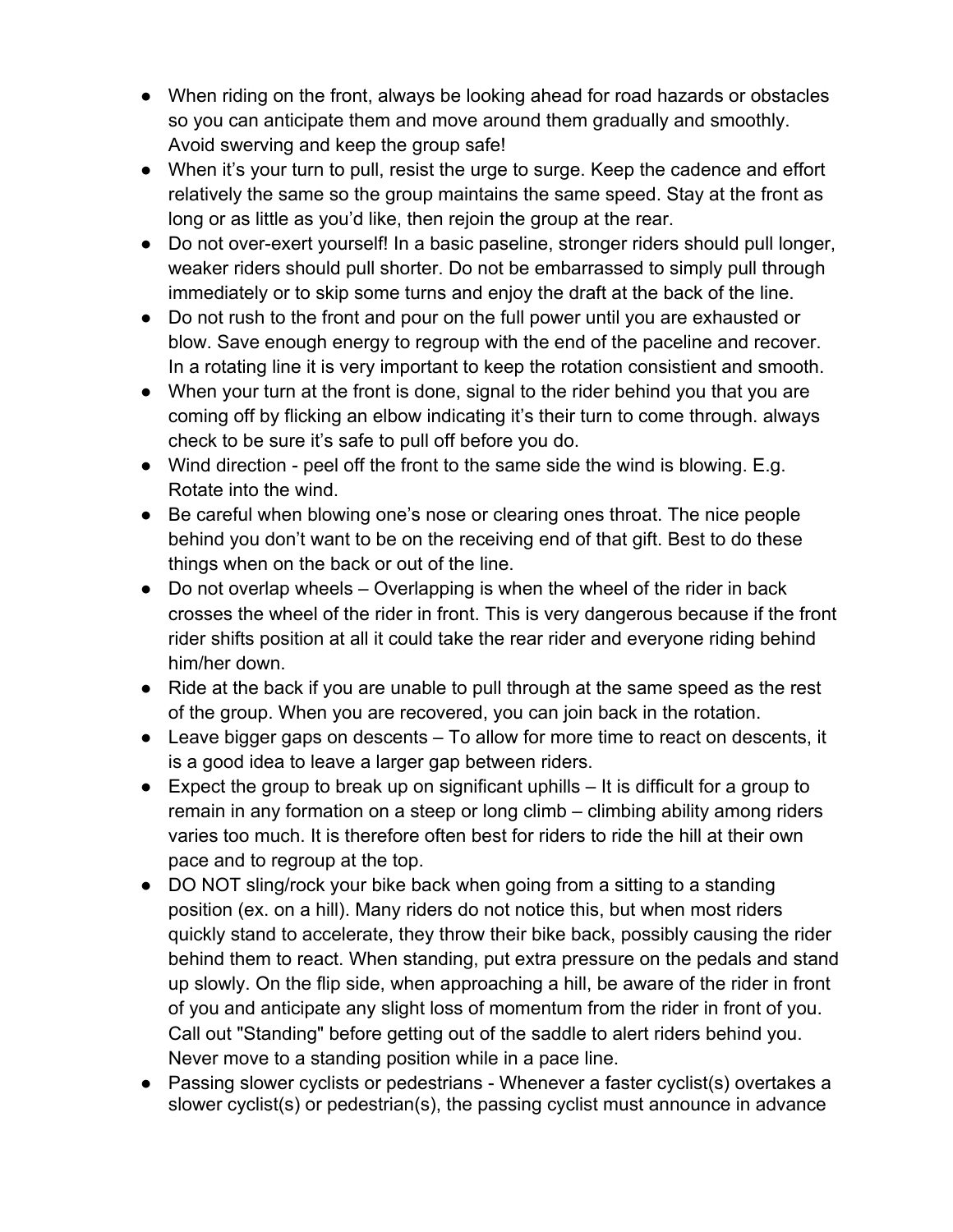"On Your Left" or "Bike Back." It is responsibility of faster double pace line group to form a single paceline when passing slower cyclists. If the slower group of cyclists are in a double pace line and have enough advanced warning of being passed, they also should form a single pace line. The slower moving group should call out "Riders Back" when they know they are going to be passed. Riders of the passing group should not move back over to the right or reform a double pace line until they have safely cleared the front of the slower group.

- Pace groups should refrain from passing on very narrow roads where the slower group is already in a single pace line for safety.
- Pace groups should also refrain from passing in curves, on uphill stretches, rollers, or any other section of road that do not allow a good line of sight for oncoming vehicles.
- Pace groups should not be actively in a sprint when passing a slower group. They should be riding in a controlled manner when they pass.
- Any faster group should always call out "On Your Left" as they approach. When possible, the last rider of a larger group should notify the slower group that they are the last person in the passing group.
- When passing walker/jogger/runners, caution should be given since many of these individuals may be wearing ear buds and cannot hear your warning. You should slow your speed (announce 'Slowing") and give them the most room possible when passing. Be extra cautious around children and animals.
- Whenever possible, try to ride no more than two abreast on streets and roads.
- Riding in single pace lines on multi use trails Due to the number of different types of user that can be encountered on Multi Use Trails, it is suggested that pace groups ride in a single pace line. This also will reduce the chance of riders having accidents with barriers, bollards, and signs. Approach others with caution.

## **References:**

- https://www.bikemaine.org/wp-content/uploads/pdfs/groupride.pdf
- https://s3.amazonaws.com/ClubExpressClubFiles/740127/documents/RiderGuid elines2018\_82802004.pdf?AWSAccessKeyId=AKIAIB6I23VLJX7E4J7Q&Expires =1553311235&response-contentdisposition=inline%3B%20filename%3DRiderGuidelines2018.pdf&Signature=yq7 TRJRmuxZGmNHLwhaSow%2B2%2BpI%3D
- https://bikeleague.org/content/rules-road-0
- https://www.usacycling.org/get-involved/clubs/club-tool-kit/tips-for-pacelines
- https://www.active.com/cycling/articles/cycling-pacelines-rules-and-etiquette-forgroup-rides?page=2
- http://bikefriendlykalamazoo.org/wp/wp-content/uploads/2017/06/Jackson-Metro-Cyclists-paceline-etiquette.pdf
- https://cyclingtips.com/2009/10/cornering-tips/